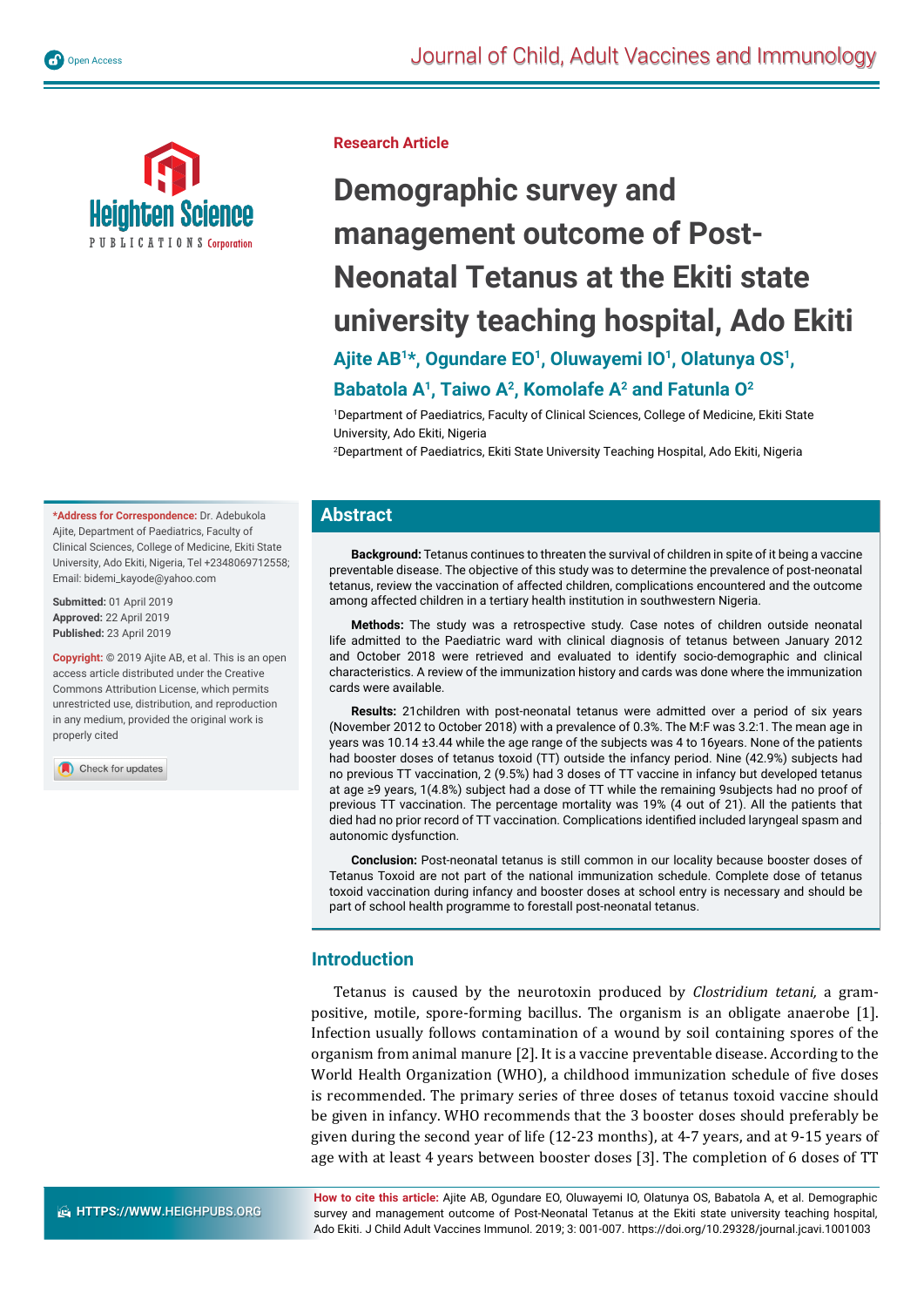

containing vaccine is expected to provide protective antibody levels of  $\geq 0.01$  IU/ml for 20 to 30 years [4,5]. This is expected to forestall the occurrence of post-neonatal tetanus.

Unimmunized or incompletely immunized individuals are at risk of developing tetanus [2]. Mothers in south western part of Nigeria erroneously refer to the vaccine received at the 9<sup>th</sup> month of a child's life as "MOYEGE" meaning that "I am through with the immunization schedule" and so do not present for booster doses of TT or are not aware of the need for booster doses. A previous study done in south west Nigeria showed the prevalence of post neonatal tetanus to be 0.6% of the total admission over 3 years. i.e. January 2011 and December 2013 [6]. A study by Adegboye et al. [7], over a three-year period (April 2008 – March 2011) showed that 70 of the 95 children with childhood tetanus at the University Teaching Hospital Ilorin, Nigeria had neonatal tetanus while the remaining 15 patients had post-neonatal tetanus. This puts the prevalence of post-neonatal tetanus to be 0.4% of the 3880 children admitted over the study period. The case fatality rate of tetanus in their study was 62.1% [7]. A study of childhood tetanus in post-neonatal age group in Delhi by Mondal et al., showed that all the 55 patients with post-neonatal tetanus between January, 1989 and June, 1991 except one were either unimmunized or incompletely immunized [8].

The incidence and mortality due to tetanus in the United States were reported to have declined at a constant rate since the early 1900s<sup>9</sup>. The factors responsible for this have been attributed to the widespread coverage of tetanus toxoid vaccine, improved wound care and post-exposure use of tetanus immune globulin among others [9,10].

It has been predicted that tetanus will continue to be a Paediatric problem until vaccination strategies are effectively implemented and surveillance systems are strengthened [11]. There has been an increase awareness and improvement in immunization coverage over the years, however, there is need to do more so as to achieve tetanus eradication. The objectives of this study were to assess the current prevalence of post-neonatal tetanus, review the vaccination of children with postneonatal tetanus, the co- morbidity, complications and relate the vaccination status to the outcome of such in a tertiary health institution in southwestern Nigeria.

## **Method**

The study was a retrospective descriptive cross sectional study. Ethical clearance was obtained from the Research and Ethics Committee of Ekiti State University Teaching Hospital, Ado Ekiti. Tetanus case definition was taken as an acute illness with muscle spasms or hypertonia in the absence of a more likely diagnosis, and diagnosis of tetanus by a health care provider; or death, with tetanus listed on the death certificate as the cause of death or a significant condition contributing to death [12]. Case notes of post neonatal children admitted to the Paediatric ward with clinical diagnosis of tetanus between January 2012 and October 2018 were retrieved and evaluated to identify socio-demographic and clinical characteristics of the affected children. These included the age, gender, address, highest level of formal education and occupation of parents, tribe, average monthly income of parents/caregivers, details of antenatal history of mother and review of the immunization history were done. The patients were assigned to social groups using the level of formal educational attainment and occupation of the parents as described by Oyedeji et al. [13]. The presenting complaints, possible focus of infection, incubation period and period of onset, duration of admission, co-morbid conditions and complications as well as the outcome were extracted from the case notes.

#### **Data analysis**

Data analysis was done using Statistical Package for Social Sciences (SPSS) version 20. Descriptive statistics comprising of mean, standard deviation, percentages and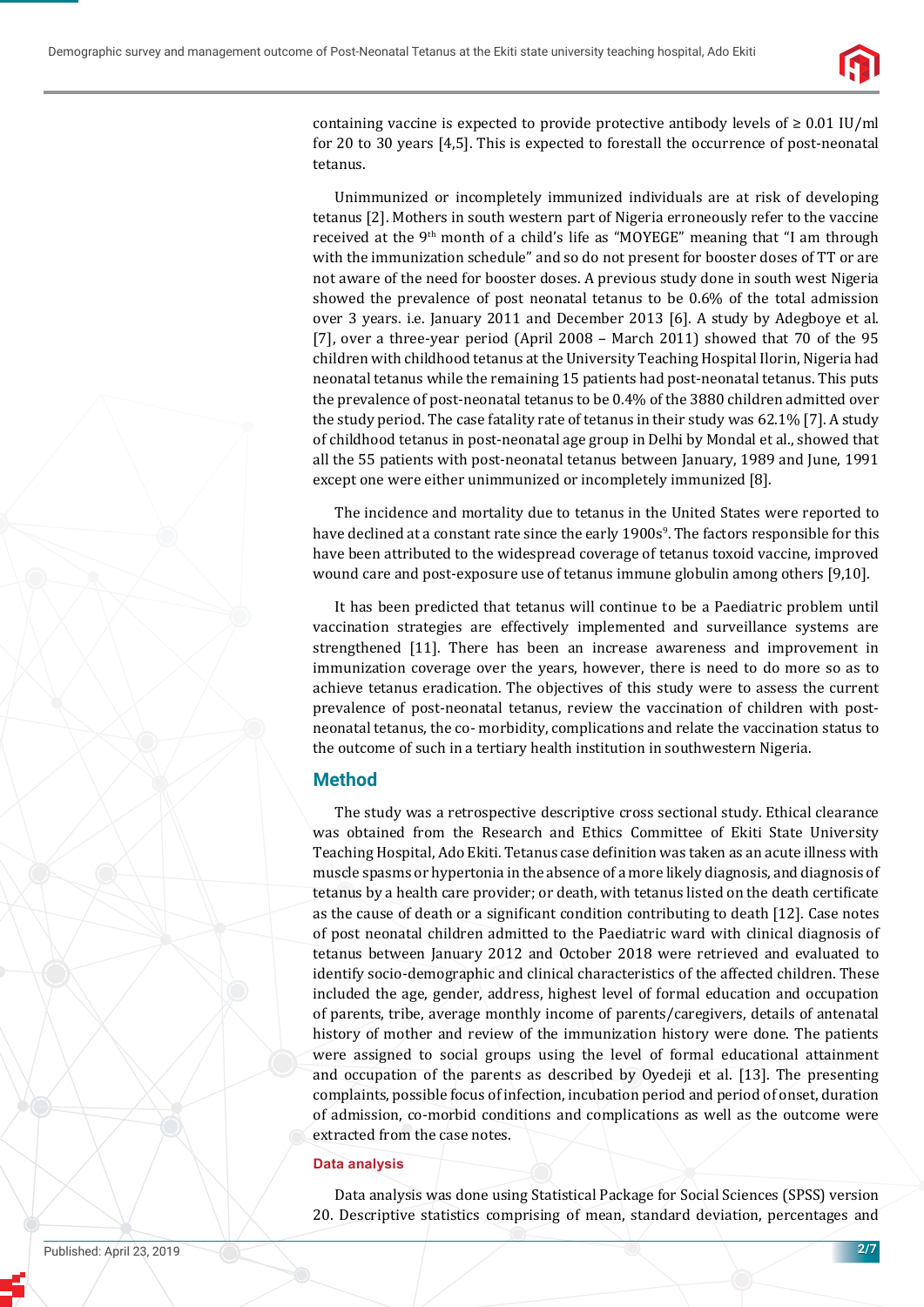

proportions were used as well as comparative statistics. A *p* value of 0.05 or less was considered to be statistically significant.

#### **Results**

A total of 21 children with post-neonatal tetanus were admitted during the study period. The M:F was 3.2:1. Figure 1 shows the gender distribution of the patients.

The mean age in years was  $10.14 \pm 3.44$  while the age range of the subjects was 4 to 16years. Figure 2 shows the frequency of occurrence of post neonatal tetanus among children under five years of age and school aged children.

The prevalence of post neonatal tetanus was 0.3% of the 7028 children admitted over this period. Table 1 shows the pattern of immunization of the patients.

None of the patients had booster doses of TT outside infancy period. Nine (42.9%) of the subjects had no TT vaccine in infancy, 2 (9.5%) had 3 doses TT vaccine in infancy but developed tetanus at age ≥9years, 1(4.8%) had a dose of TT while the tetanus immunization status of the remaining 9subjects was uncertain.

All the patients were from families of low socio-economic class using the proforma of Oyedeji et al. [13]. Mothers of five of them had no antenatal care and TT vaccine and there was paucity of information on the immunization status of the remaining 16 mothers. Places of delivery of these patients included; primary health care facilities and mission houses. The portal of entry was not known in one (4.8%) of the patients while in the others the leading focus was punctured wound and bruises sustained on the lower extremities 19(90.4%), only one patient had otitis media as the likely portal of entry. The frequency of presenting complaint is shown in table 2 while the outcome of the admission is illustrated by table 3.

There was no statistically significant difference in the outcome of post-neonatal tetanus between pre-school and school age children, the Fisher's exact value was 1.000 (p= 0.569), Phi value was 0.115(p= 0.599).

The co-morbidities and complications identified in the patients included two patients with fever, four of them had evidence of urine retention and profuse sweating and there was a case of laryngeal spasm. The patients were treated with anti-tetanus serum (ATS), parenteral diazepam, phenobarbitone, chlorpromazine and metronidazole while antibiotic (mainly cefuroxime) was administered for those presenting with fever. At discharge the patients were given tetanus toxoid and were followed up in the clinic.

 Table 4 shows the mean values and the range of duration of admission, period of onset and incubation period. There was no statistically significant correlation among these variables in the patients as shown in table 5.



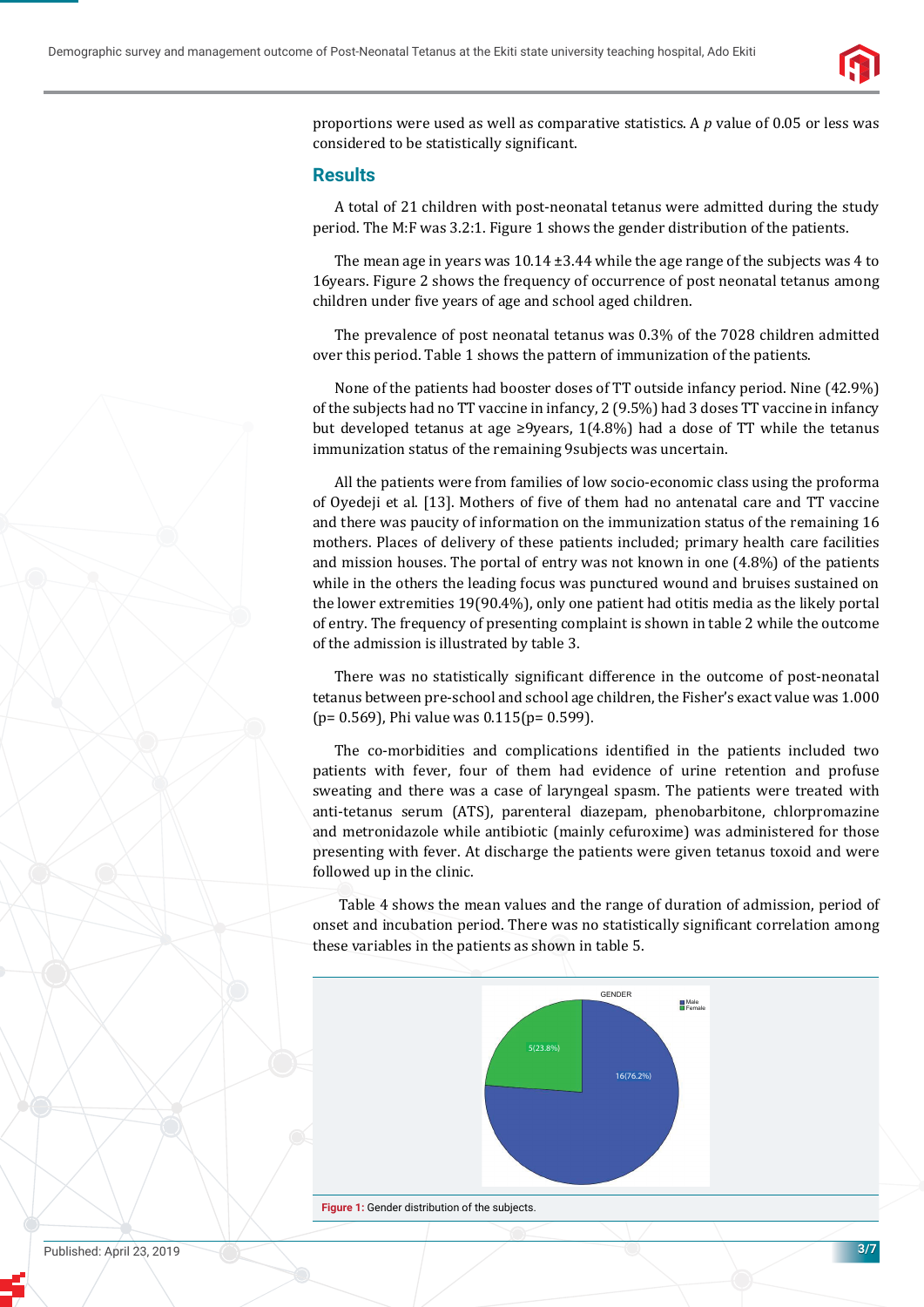



**Figure 2:** Age group distribution of patients with post-neonatal tetanus.

| Table 1: Pattern of immunization of the subjects. |                                        |               |                  |                              |              |  |  |
|---------------------------------------------------|----------------------------------------|---------------|------------------|------------------------------|--------------|--|--|
| Age (years)                                       | <b>PATIENT'S' IMMUNIZATION HISTORY</b> |               |                  |                              |              |  |  |
|                                                   | Had 3 doses of TT in infancy           | Had no TT     | <b>Uncertain</b> | Had 2 doses of TT In infancy | <b>Total</b> |  |  |
| 4.00                                              |                                        |               |                  |                              | っ            |  |  |
| 7.00                                              |                                        | 2             |                  |                              | з            |  |  |
| 8.00                                              |                                        |               |                  |                              | っ            |  |  |
| 9.00                                              |                                        | ŋ             |                  |                              | っ            |  |  |
| 10.00                                             |                                        |               | 2                |                              | 3            |  |  |
| 11.00                                             |                                        | U             |                  |                              | າ            |  |  |
| 12.00                                             |                                        | U             | 2                |                              | っ            |  |  |
| 14.00                                             |                                        | $\mathcal{P}$ |                  |                              | っ            |  |  |
| 15.00                                             |                                        | 2             |                  |                              |              |  |  |
| 16.00                                             |                                        | n             |                  |                              |              |  |  |
| Total                                             | っ                                      | g             | q                |                              | 21           |  |  |

#### **Table 2:** Frequency of Presenting Clinical Features.

| <b>Presenting signs and symptoms</b>    | Frequency (%) |
|-----------------------------------------|---------------|
| fever, lock jaw, spasm                  | 5(23.8%)      |
| lock jaw, spasm                         | 4 (19.0%)     |
| fever, spasm                            | 1(4.8%)       |
| lock jaw, spasm, ear discharge          | 1(4.8%)       |
| spasm and rigidity                      | 9(42.9%)      |
| spasm, lock jaw, opisthotonus position, | 1(4.8%)       |
| Total                                   | 21 (100%)     |

#### **Table 3:** Outcome of patients with post-neonatal tetanus.

| <b>Table of Satoonic of patients mini-post heoriatal tetango.</b> |                  |  |  |  |
|-------------------------------------------------------------------|------------------|--|--|--|
| <b>Outcome</b>                                                    | <b>Frequency</b> |  |  |  |
| Discharged                                                        | 14(66.7%)        |  |  |  |
| LAMA                                                              | 3(14.3%)         |  |  |  |
| Died                                                              | 4 (19.0%)        |  |  |  |
| Total                                                             | 21 (100.0%)      |  |  |  |
| LAMA- left against medical advice.                                |                  |  |  |  |

## **Table 4:** Duration of admission, period of onset and incubation period.

|                               | <b>Minimum</b> | <b>Maximum</b> | Mean ± standard deviation <b>b</b> |
|-------------------------------|----------------|----------------|------------------------------------|
| Incubation period in days     | 2.00           | 28.00          | 12.75 ± 7.83                       |
| Duration of admission in days | 1.00           | 30.00          | $13.61 \pm 8.10$                   |
| Period of onset in hours      | 2.00           | 72.00          | 28.50±20.06                        |

**Table 5:** Correlations of Incubation Period, Period of Onset and Duration of Admission. **Correlations**

|                              |                            | <b>Period of onset</b><br>(hours) | <b>Duration of</b><br>admission (days) | <b>Incubation period</b><br>(days) |
|------------------------------|----------------------------|-----------------------------------|----------------------------------------|------------------------------------|
| Period of onset (hours)      | Pearson Correlation        |                                   |                                        |                                    |
|                              | Sig. (2-tailed)            |                                   |                                        |                                    |
|                              | <b>Pearson Correlation</b> | .040                              |                                        |                                    |
| Duration of admission (days) | Sig. (2-tailed)            | .903                              |                                        |                                    |
|                              | <b>Pearson Correlation</b> | .324                              | .251                                   |                                    |
| Incubation period (days)     | Sig. (2-tailed)            | .396                              | .431                                   |                                    |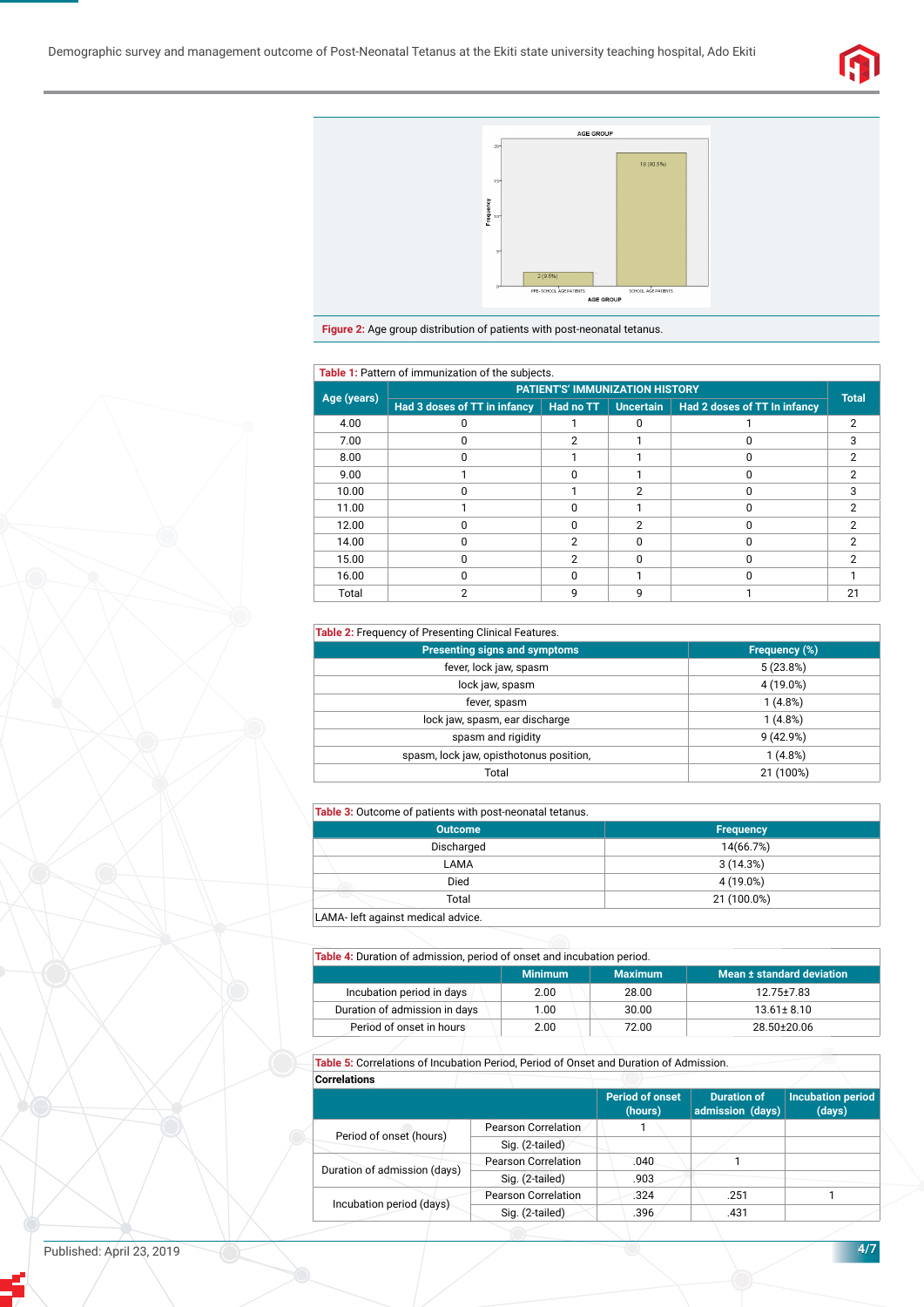

## **Discussion**

Post-neonatal tetanus continues to be a health challenge among children in the developing world. The prevalence of post-neonatal tetanus in the index study is 0.3%. This is lower than the previous prevalences of 0.6% reported by Animasahun et al. [6], in Lagos (2011-2013), 1.8% by Oyedeji et al. [14], in Ilesha (2012), 1.1% by Anah [15] in Calabar (1997-2006) and 1.4% by Alhaji et al. [16], in Maiduguri (2009-2011). This declining prevalence could be attributed to the improvement in immunization coverage, health education as well as improved approach to the care of wound and hygiene in the society which is brought about by increased civilization.

There was male preponderance with male to female ratio of 3.2:1 in the index study. Similar reports were noted in earlier studies [14-17] and this has been attributed to the adventurous nature of the male gender with tendency to have injury that may be infected. These children also tend to hide their wounds from the parents because of the fear of being reprimanded.

The patients with post-neonatal tetanus in the index study were within the age range of 4-16years with the mean age of 10.14±3.44years. Post-neonatal tetanus had been reported in children younger than 4years in previous studies [15,16]. These studies [15,16] were over a decade ago hence, the improvement in accessing health care services and increased coverage of routine childhood immunization over time may account for this. Nevertheless, two patients in the index study who completed the 3 doses of tetanus toxoid given as part of routine immunization in infancy developed tetanus at age's ≥9years. Also, 19 (90.5%) cases were of ages greater than 5 years and none of the patients had booster doses of TT. These observations suggest that there is greater risk of post-neonatal tetanus the further away the child is from the last immunization and this is in line with previous documentation that the protective level of antibody given by three doses of Tetanus Toxoid lasts for about 3-4 years [18]. Therefore, the 3 doses of TT administered in infancy according to the National Program on Immunization (NPI) schedule in Nigeria may not be sufficient to ensure that a child is totally free of post-neonatal tetanus as he/she grows older. Nineteen (90.5%) were of ages greater than 5 years and none of the patients had booster doses of tetanus toxoid. This suggests that booster doses of TT are necessary. Hence, there is a need to further expand the present immunization schedule to incorporate booster doses of TT so as to forestall the occurrence of this vaccine preventable disease among school age children. More so, it was reported that the protective immunity of tetanus toxoid received in infancy wanes over time [19]. Similarly in Tanzania, Aboud et al. [20], reported low levels of protective neutralizing antibodies to tetanus among children aged 6-15 years after routine immunization in infancy.

Ten of the patients either had no TT in infancy or were incompletely vaccinated in infancy while nine were not certain of having been vaccinated in infancy. Incomplete vaccination and non-vaccination are common occurrences in post neonatal tetanus. This similar finding had been earlier documented by Yaguo et al. [21], thus raising the need to intensify efforts at enhancing compliance with the current national immunization schedules in Nigeria.

That all the patients in the index study were from the low social class is in conformity with earlier studies where patients with post-neonatal tetanus were majorly from the low social class [15,16]. The occurrence of post-neonatal tetanus appears to commonly affect people from the low socio-economic class who are likely to have environment with poor hygiene, poor health seeking attitude and be ignorant. Therefore the vicious circle of poverty, ignorance and disease serves as a risk factor.

The symptoms that most of the patients presented with were spasm and rigidity while the most common portal of entry was wound on the lower limb. This is similar to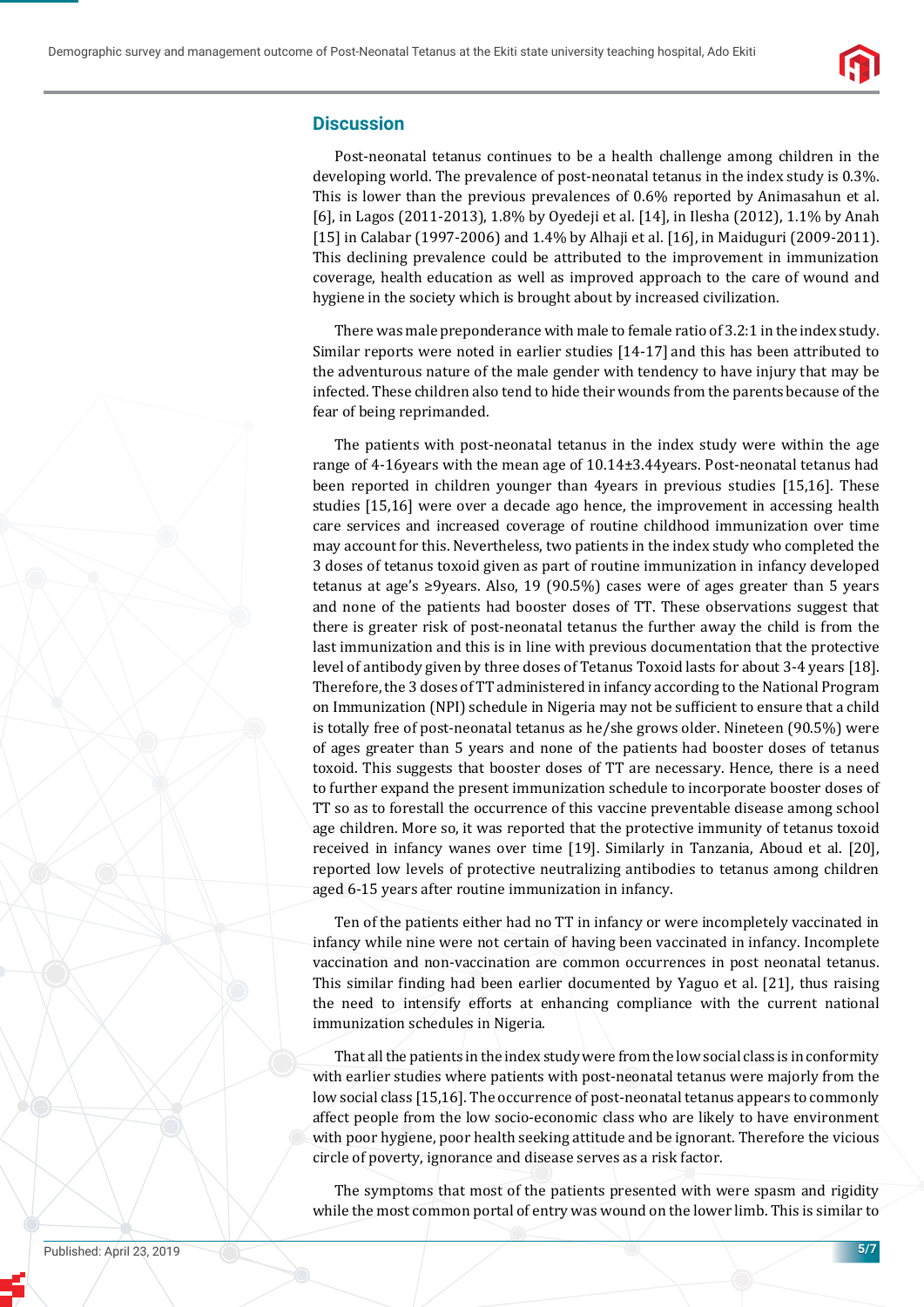

findings from previous studies  $[6,15,16,22,23]$ . It becomes imperative that health care workers should endeavor to take immunization history while attending to children with injury/injuries sustained on the limbs and vaccinate appropriately.

There is prolonged duration of hospital stay in this study with the mean duration of  $13.61 \pm 8.10$  days. Similar finding has been reported by Animasahun et al. [6] in Lagos and Alhaji et al. [16] in Maiduguri. This is due to the natural course of tetanus in which the symptoms are pronounced in the first week, reach a plateau in the second week and begins to improve by the  $3<sup>rd</sup>$  week. This has a lot of financial implication for parents who in most instances are poor and have to pay out of pocket. It has also contributed to making some of them leave the hospital against medical advice.

The complication and co-morbidity recorded in the index study included laryngeal spasm and acute urine retention. A study done in Lagos<sup>6</sup> recorded acute kidney injury as a complication seen in post neonatal tetanus while Alhaji [16] in Maiduguri reported bronchopneumonia. There appears to be a diversity of complications that may occur in post-neonatal tetanus.

The incubation period and period of onset have no statistically significant correlation with the clinical outcome of patient with post neonatal tetanus in the index study unlike what has been reported in neonatal tetanus [24]. A similar observation was made by Anah et al. [15] in Calabar. The incubation period and period of onset may not be useful tools in post-neonatal tetanus to determine the prognosis. Further studies preferably a prospective study may unravel other factors that may play significant roles in the outcome of patients with post-neonatal tetanus.

The mortality rate was 19% in this study which is similar to 18% reported in Calabar [15] and Maiduguri [16] but higher than 4.1% reported by Animasahun et al. in Lagos [6]. The lower value in Lagos was explained by the availability of free health during the period of the study which made accessing health care less difficult. Reports from earlier researchers [6,15,16,21,25] on post neonatal tetanus had all pointed to the need for booster doses of tetanus toxoid in children; this is further re-iterated by the findings of the index study.

## **Conclusion**

Post-neonatal tetanus remains a problem of Nigerian children primarily because booster doses of Tetanus Toxoid are not included in the national immunization schedule. It is time to yield to earlier calls for booster doses of Tetanus Toxoid to keep our children safe and reduce childhood morbidity and mortality due to this vaccine preventable disease.

## **References**

- 1. Aron SS. Tetanus (Clostridium tetani); Nelson Textbook of Pediatrics. Berman RE, Kliegman RM, Jenson HB, Stanton BF. 18th ed. Philadephia, 2007; **Ref.:** https://tinyurl.com/y5tpobpq
- 2. Brook I. Current concepts in the management of Clostridium tetani infection. Expert Rev Anti Infect Ther. 2008; 6: 327-336. **Ref.:** https://tinyurl.com/y5otqum9
- 3. WHO. TETANUS. 2018; **Ref.:** https://tinyurl.com/y5jeph9o
- 4. Goncalves G, Santos MA, Frade JG, Cunha JS. Levels of diphtheria and tetanus specific IgG of Portuguese adult women, before and after vaccination with adult type Td. Duration of immunity following vaccination. BMC Public Health. 2007; 7: 109. **Ref.:** https://tinyurl.com/yxv4fxkb
- 5. Ölander RM, Auranen K, Härkänen T, Leino T. High tetanus and diphtheria antitoxin concentrations in Finnish adults; Time for new booster recommendations? Vaccine. 2009; 27: 5295–8298. **Ref.:** https://tinyurl.com/y6ch2t87
- 6. Animasahun BA, Gbelee OH, Ogunlana AT, Njokanma OF, Odusanya O. Profile and outcome of patients with post-neonatal tetanus in a tertiary centre in south west Nigeria: any remarkable reduction in the scourge? Pan Afr Med J. 2015; 21: 254. **Ref.:** https://tinyurl.com/y2josntk